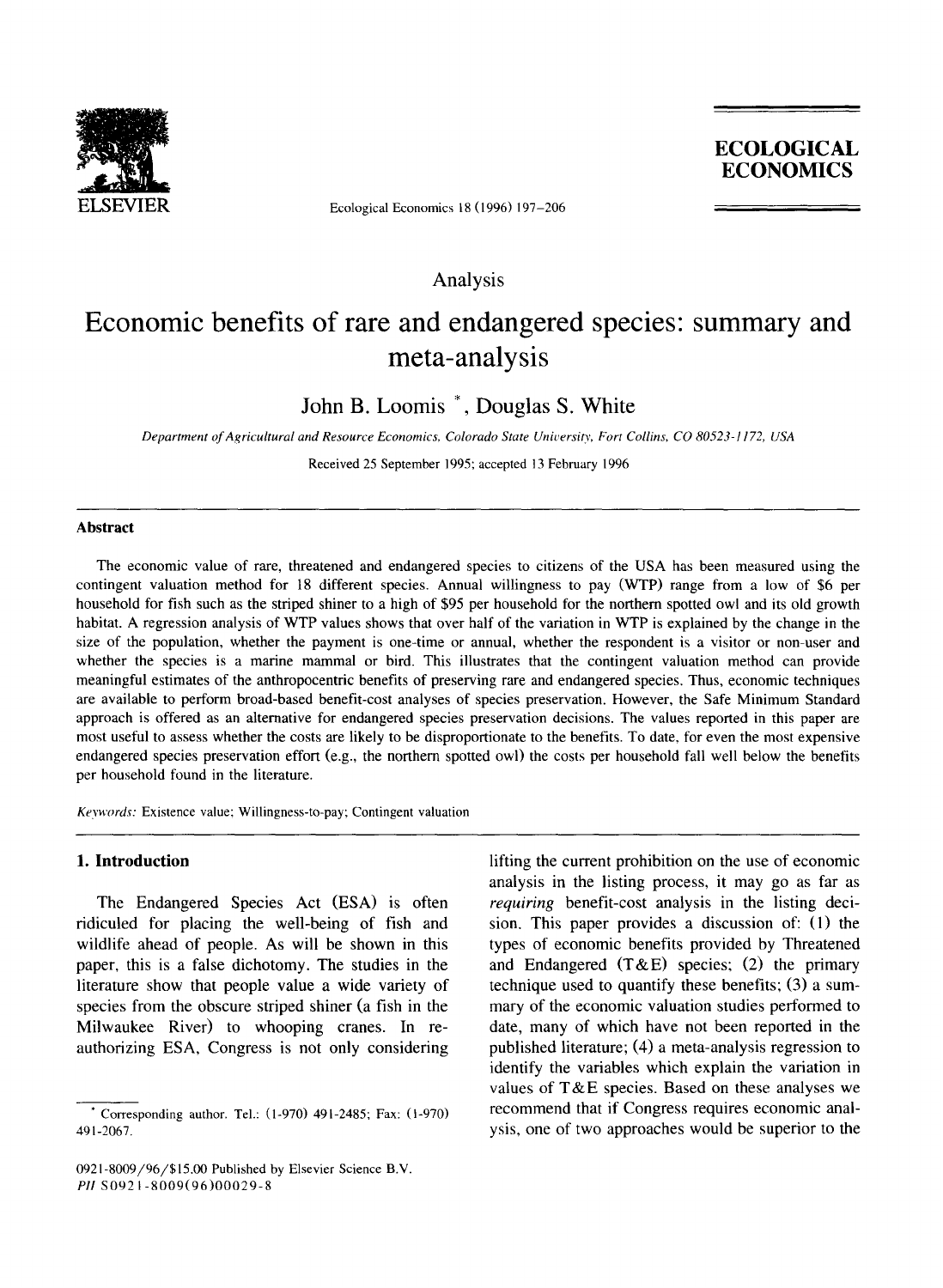current practice. First, valuation of multiple T&E species inhabiting the same ecosystems would be more sensible than the current species-by-species approach to valuation. Second, we suggest that an approach called the Safe Minimum Standard (Bishop, 1978) may be a better avenue for injecting economic analysis into re-authorization of ESA than relying on formal benefit-cost analysis.

#### **2. Economic benefits versus impacts**

To date, most of the economic analyses performed by opponents of species listing and the US Fish and Wildlife Service (in their critical habitat decisions) focus upon the short-run effects on local jobs. While these figures sometimes have significant shock value, rarely is it acknowledged that decreases in commodity production in one region are usually made up by increases in production (and corresponding employment gains) in other regions. This type of analysis is frequently called 'economic impact' or 'regional economic effects analysis' and often has little to do with the long-run benefits or costs of species preservation.

While a transfer of economic activity is not a cost of protecting T&E species, there are often real opportunity costs to society from protecting T&E species and their habitats in the form of higher costs of production or valuable uses foregone. As such, economic benefits and costs must be defined and measured in a commensurate fashion. Measuring benefits using willingness to pay (WTP) is the conceptually correct measure of benefits (Just et al., 1982) and is the currently accepted norm among federal agencies for benefit-cost analysis (US Water Resources Council, 1983) and Natural Resource Damage Assessment (Department of Interior, 1986). Since the public owns  $T\&E$  species, willingness to accept for avoiding losses would often be the more appropriate measure. However the public's unfamiliarity with being offered compensation as compared to being asked to pay for programs, coupled with difficulties in empirical measurement, results in nearly all studies measuring WTP. The reliance on a conservative measure such as WTP may help to offset the concern that the survey technique used to elicit WTP (discussed below) may overstate values since payment is hypothetical.

The anthropocentric or human-centered benefits of protecting T&E species can be grouped into several categories: (a) *use value* such as viewing of the species; (b) *an option value* to maintain genetic information provided by populations of  $T & E$  species that may be useful for medicinal and genetic engineering applications (Loomis, 1995); (c) *existence value* derived from the satisfaction of knowing that a particular species has a sustainable population in its native habitat; (d) *bequest value the* current generation receives from knowing preservation today provides this species to future generations. Collectively these benefits are often referred to as Total Economic Value (Randall and Stoll, 1983). Some or all of these motivations are present when individuals value protection of T&E species.

It is also worth noting that while humans may appear to only directly value the 'charismatic megavertabrates', such a valuation may often include implicit valuation for the components of the ecosystem that supports these high-profile species. For example, humans may value watching bald eagles vet be unaware or indifferent toward pocket gophers. Yet if pocket gophers are a critical part of the raptors' food supply, then humans have a derived value for the pocket gophers and their habitat. Thus, while an anthropocentric valuation paradigm may seem to ignore many underlying and important ecological functions or biocentric values, this may not always be the case. The ecological inter-relationships necessary to support the high-profile species may mean that the entire ecosystem must be protected.

#### **3. Contingent valuation method**

Through various laws, society has declared that T&E species are not commodities to be bought and sold in markets. But these laws suggest that lack of a price for T&E species does not mean lack of value. Therefore economists have developed a hypothetical market method, called the Contingent Valuation Method (CVM), that uses a survey to measure household WTP. A CVM survey involves developing a hypothetical market or referendum which an individual uses to reveal or state his or her WTP for protection of a specific species in a particular location. The structure of the hypothetical market involves three elements: (1) description of the species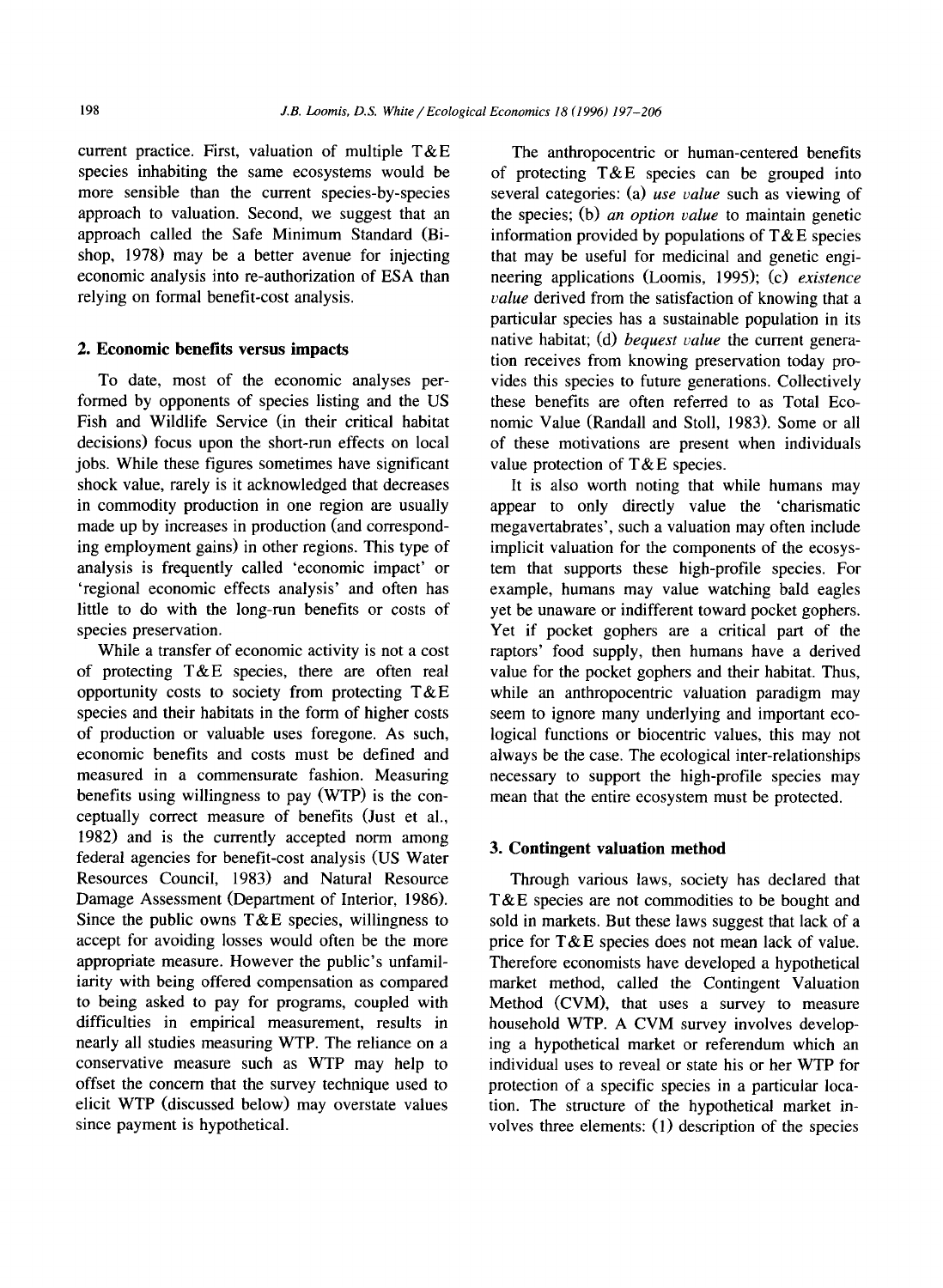and habitat proposed for preservation--this includes location of habitats and specific changes in population as well as the consequences of paying or not paying; (2) the form and frequency of the payment  $-$ for T&E species, common forms include higher income taxes, increases in utility bill and payments into a dedicated trust fund; (3) how they are asked their WTP--i.e., as an open-ended question (e.g., what is the most you would pay?), circling a dollar amount from a list of alternative figures on a payment card or simply responding 'yes' or 'no' to a single dollar amount (which varies across respondents). This latter question format is called 'dichotomous choice' or 'referendum' due to its similarity to voting on a bond issue (Hanemann et al., 1991). See Mitchell and Carson (1989) for a complete discussion of the CVM methodology.

Relying on statements of hypothetical or intended behavior is not without its critics (Diamond and Hausman, 1994). However, CVM has been upheld by the US District Court of Appeals (Department of Interior, 1989) and has been approved for use by federal agencies performing benefit-cost analysis (US Water Resources Council, 1983) along with valuing natural resource damages. In addition, carefully constructed CVM studies have shown to be valid when measuring the value of air quality in urban areas (Brookshire et al., 1982) and deer hunting permits (Welsh, 1986). Moreover, CVM values have been found to be reliable in test-retest reliability studies (Loomis, 1990).

#### **4. Data sources**

The studies reported in this paper were located by searching several bibliographic databases as well as by contacting CVM researchers to locate the gray literature in this area. Of the 20 studies, about half are not available in the published literature since they are contract reports, proceedings papers and dissertations. Since several studies reported multiple estimates of WTP, we used their 'best estimate' if identified by the authors. Otherwise we averaged across estimates unless the variation in estimated values related to our explanatory variables such as differences in the sample frame (e.g., visitors versus households) or WTP elicitation method (e.g., openended WTP question versus dichotomous choice). We used mean WTP rather than median, as mean WTP is appropriate for benefit-cost analysis. Since a majority of studies (particularly early CVM studies) surveyed only state residents, consistency suggested we rely upon these state estimates in those few cases where multiple geographical areas were sampled. The only exception occurred when the sample size of the local sample was quite small relative to the US sample. In this case we believe the added reliability of the much larger sample size is more important. We, of course, recognize that benefits of preserving federally listed T&E species are national in scope. Thus, both the value per household and number of households to aggregate over should include all US households. Nevertheless, our purpose here is not to provide such aggregate estimates.

#### **5. Results**

#### *5.1. Annual i,alues per household*

Table 1 provides an overview of the WTP estimates for each species as well as the average value

| anle |  |
|------|--|
|------|--|

| Summary of economic values of rare and $T/E$ species (\$1993) |  |  |  |  |  |  |  |  |  |
|---------------------------------------------------------------|--|--|--|--|--|--|--|--|--|
|---------------------------------------------------------------|--|--|--|--|--|--|--|--|--|

|                                 | Low<br>value | High<br>value | Average of<br>all studies |
|---------------------------------|--------------|---------------|---------------------------|
| Studies reporting annual WTP    |              |               |                           |
| Northern spotted owl            | \$44         | \$95          | \$70                      |
| Pacific salmon/Steelhead        | \$31         | \$88          | \$63                      |
| Grizzly bears                   |              |               | \$46                      |
| Whooping cranes                 |              |               | \$35                      |
| Red-cockaded woodpecker         | \$10         | \$15          | \$13                      |
| Sea otter                       |              |               | \$29                      |
| Gray whales                     | \$17         | \$33          | \$26                      |
| Bald eagles                     | \$15         | \$33          | \$24                      |
| Bighorn sheep                   | \$12         | \$30          | \$21                      |
| Sea turtle                      |              |               | \$13                      |
| Atlantic salmon                 | \$7          | \$8           | \$8                       |
| Squawfish                       |              |               | \$8                       |
| Striped shiner                  |              |               | \$6                       |
| Studies reporting lump sum WTP  |              |               |                           |
| Bald eagles                     | \$178        | \$254         | \$216                     |
| Humpback whale                  |              |               | \$173                     |
| Monk seal                       |              |               | \$120                     |
| Gray wolf                       | \$16         | \$118         | \$67                      |
| Arctic grayling/Cutthroat trout | \$13         | \$17          | \$15                      |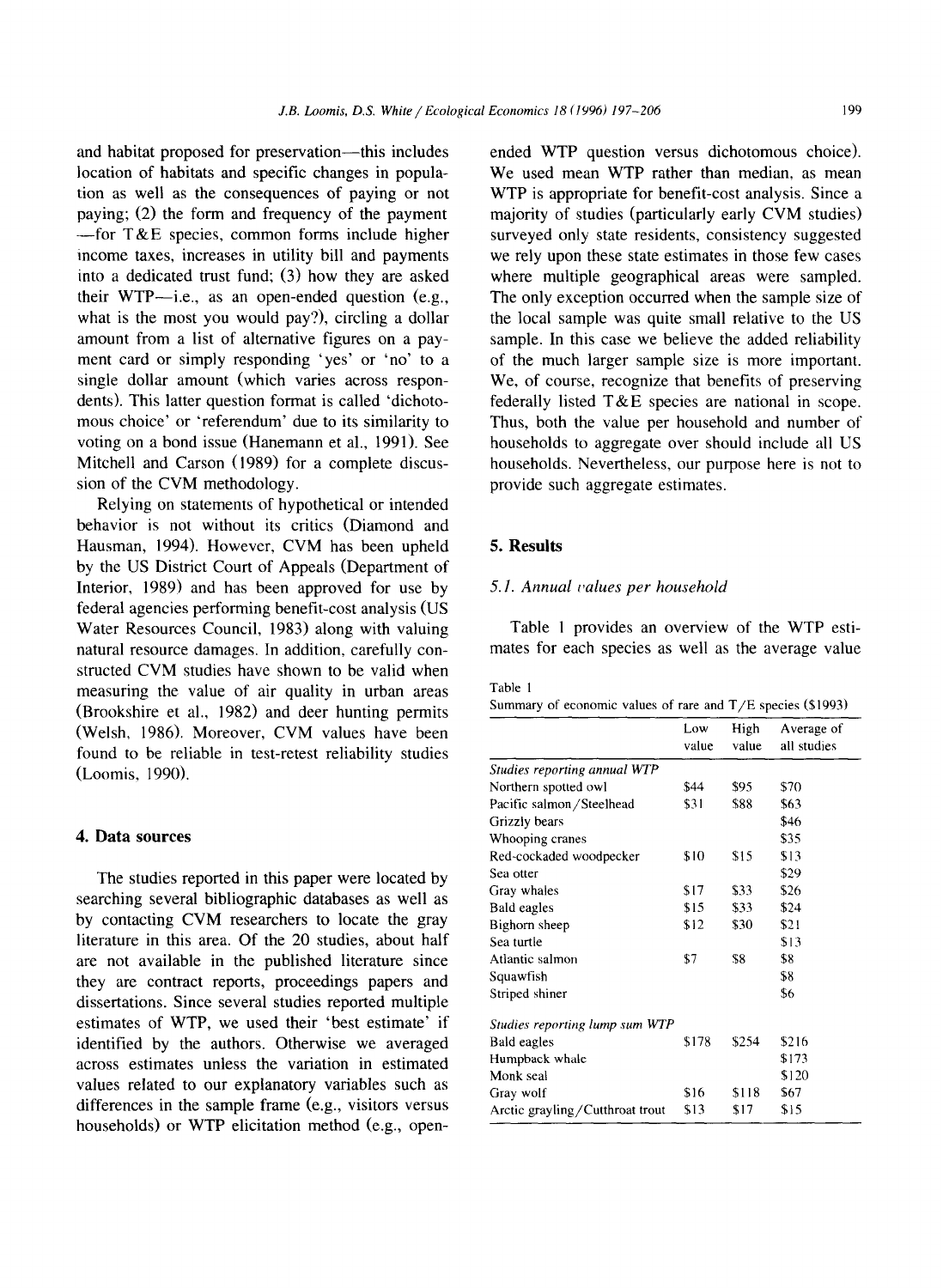| WTP per household $(51993)$ for rare and T/E species |      |                                                                                                                                                                                                                                                                                                                                                                                                                                                                                                                                                                       |                          |         |             |                    |                |                  |                |                         |                       |
|------------------------------------------------------|------|-----------------------------------------------------------------------------------------------------------------------------------------------------------------------------------------------------------------------------------------------------------------------------------------------------------------------------------------------------------------------------------------------------------------------------------------------------------------------------------------------------------------------------------------------------------------------|--------------------------|---------|-------------|--------------------|----------------|------------------|----------------|-------------------------|-----------------------|
| Reference                                            |      | Survey Species                                                                                                                                                                                                                                                                                                                                                                                                                                                                                                                                                        | Gain or                  | Size of |             | Willingness to pay | <b>NAC</b>     | Survey           |                | Sample Response Payment |                       |
|                                                      | date |                                                                                                                                                                                                                                                                                                                                                                                                                                                                                                                                                                       | loss                     | change  | Lump<br>sum | Annual             | method         | region           | size           | rate                    | vehicle               |
|                                                      |      |                                                                                                                                                                                                                                                                                                                                                                                                                                                                                                                                                                       |                          |         |             |                    |                |                  | 316            |                         |                       |
| Bowker and Stoll (1988)                              | 1983 | Whooping crane                                                                                                                                                                                                                                                                                                                                                                                                                                                                                                                                                        | Avoid loss               | 100%    |             | \$31.81            | S              | TX and US        |                | 36%                     | Foundation            |
|                                                      |      | Whooping crane                                                                                                                                                                                                                                                                                                                                                                                                                                                                                                                                                        | Avoid loss               | 100%    |             | \$49.92            | 2              | Visitors         | 254            | 67%                     | Foundation            |
| Boyle and Bishop (1987)                              | 1984 | Bald eagle                                                                                                                                                                                                                                                                                                                                                                                                                                                                                                                                                            | Avoid loss               | 100%    |             | \$15.40            | 5C             | WI households    | 365            | 73%                     | Foundation            |
|                                                      |      | Striped shiner                                                                                                                                                                                                                                                                                                                                                                                                                                                                                                                                                        | Avoid loss               | 100%    |             | \$6.04             | δ              |                  |                |                         |                       |
| Brookshire et al. (1983)                             | 1983 | Grizzly bear                                                                                                                                                                                                                                                                                                                                                                                                                                                                                                                                                          | Gain for hunting permits |         |             | \$36.58            | $\overline{6}$ | WY hunters       | $\frac{8}{10}$ | 27%                     | Wildlife stamp        |
|                                                      |      | Bighorn sheep                                                                                                                                                                                                                                                                                                                                                                                                                                                                                                                                                         |                          |         |             | \$29.86            | 5C             |                  |                |                         |                       |
| Carson et al. (1994)                                 | 1994 | Bald eagle                                                                                                                                                                                                                                                                                                                                                                                                                                                                                                                                                            | Speed recovery from a    |         | \$63.24     |                    | δC             | CA households    | 2810           | 73%                     | One-time tax          |
|                                                      |      | Peregrine falcon                                                                                                                                                                                                                                                                                                                                                                                                                                                                                                                                                      | natural 50 year period   |         |             |                    |                |                  |                |                         |                       |
|                                                      |      | Kelp bass                                                                                                                                                                                                                                                                                                                                                                                                                                                                                                                                                             | to 5 years               |         |             |                    |                |                  |                |                         |                       |
|                                                      |      | White croaker                                                                                                                                                                                                                                                                                                                                                                                                                                                                                                                                                         |                          |         |             |                    |                |                  |                |                         |                       |
| Cummings et al. (1994)                               | 1994 | Squawfish                                                                                                                                                                                                                                                                                                                                                                                                                                                                                                                                                             | Avoid loss               | 100%    |             | \$8.42             | <b>BO</b>      | NX.              | 921            | 42%                     | Increase state taxes  |
| Duffield (1991)                                      | 1991 | wolf<br>Gray                                                                                                                                                                                                                                                                                                                                                                                                                                                                                                                                                          | Reintroduction           |         | \$68.84     |                    | δC             | Local visitors   | 158            | 31%                     | Lifetime membership   |
| Duffield (1991)                                      | 1991 | wolf                                                                                                                                                                                                                                                                                                                                                                                                                                                                                                                                                                  | Reintroduction           |         | \$107.00    |                    | ΣC             | US visitors      | 366            | 31%                     |                       |
| Duffield (1992)                                      | 1992 | wolf                                                                                                                                                                                                                                                                                                                                                                                                                                                                                                                                                                  | Reintroduction           |         | \$117.52    |                    |                | Local visitors   | $\overline{2}$ | 86%                     | Lifetime membership   |
| Duffield (1992)                                      | 1992 | volf                                                                                                                                                                                                                                                                                                                                                                                                                                                                                                                                                                  | Reintroduction           |         | \$69.67     |                    | 88888          | US visitors      | 389            | 86%                     |                       |
| Duffield et al. (1993)                               | 1992 | wolf                                                                                                                                                                                                                                                                                                                                                                                                                                                                                                                                                                  | Reintroduction           |         | \$27.11     |                    |                | Region household | 189            | 47%                     | Life-membership       |
| USDOI (1994)                                         | 1993 | $\sqrt{16}$                                                                                                                                                                                                                                                                                                                                                                                                                                                                                                                                                           | Reintroduction           |         | \$20.50     |                    |                | Region household | 335            | 70%                     | Lifetime membership   |
| USDOI (1994)                                         | 1993 | wolf                                                                                                                                                                                                                                                                                                                                                                                                                                                                                                                                                                  | Reintroduction           |         | \$15.60     |                    |                | Region household | 345            | 70%                     |                       |
| Duffield and Patterson                               | 1992 | grayling<br>$\begin{array}{l} \text{Gray} \\\text{Gray} \\\text{Gray} \\\text{Gray} \\\text{Gray} \\\text{Gray} \\\text{Gray} \\\text{Gray} \\\text{Area} \\\text{Active} \\\text{Active} \\\text{Active} \\\text{Active} \\\text{Active} \\\text{Active} \\\text{Active} \\\text{Active} \\\text{Active} \\\text{Active} \\\text{Active} \\\text{Type} \\\text{Type} \\\text{Type} \\\text{Type} \\\text{Type} \\\text{Type} \\\text{Type} \\\text{Type} \\\text{Type} \\\text{Type} \\\text{Type} \\\text{Type} \\\text{Type} \\\text{Type} \\\text{Type} \\\text{$ | Improve 1 of 3 rivers    |         | \$17.36     |                    | <b>PC</b>      | US visitors      | 157            | 27%                     | Trust fund            |
| (1992)                                               |      |                                                                                                                                                                                                                                                                                                                                                                                                                                                                                                                                                                       |                          |         |             |                    |                |                  |                |                         |                       |
|                                                      |      | Cutthroat trout                                                                                                                                                                                                                                                                                                                                                                                                                                                                                                                                                       |                          |         | \$13.02     |                    | 5 S            | US visitors      | 170            | 77%                     | Trust fund            |
| Hageman (1985)                                       | 1984 | Gray-blue whale                                                                                                                                                                                                                                                                                                                                                                                                                                                                                                                                                       | Avoid loss               | 100%    |             | \$33.33            |                | CA households    | 180            | 21%                     | Increasefederal tax   |
|                                                      |      | Sea otter                                                                                                                                                                                                                                                                                                                                                                                                                                                                                                                                                             | Avoid loss               | 100%    |             | \$28.88            | ă              |                  | 174            |                         |                       |
| Hagen et al. (1992)                                  | 1990 |                                                                                                                                                                                                                                                                                                                                                                                                                                                                                                                                                                       | Avoid loss               | $100\%$ |             | \$95.42            | ρc             | US households    | 409            | 46%                     | Taxes and wood prices |
| King et al. (1988)                                   | 1988 | No. spotted owl<br>Bighorn sheep                                                                                                                                                                                                                                                                                                                                                                                                                                                                                                                                      | Avoid loss               | $100\%$ |             | \$12.36            | 8E             | AZ households    | 550            | 59%                     | Foundation            |

200 *J.B. Loomis, D.S. White / Ecological Economics 18 (1996) 197-206*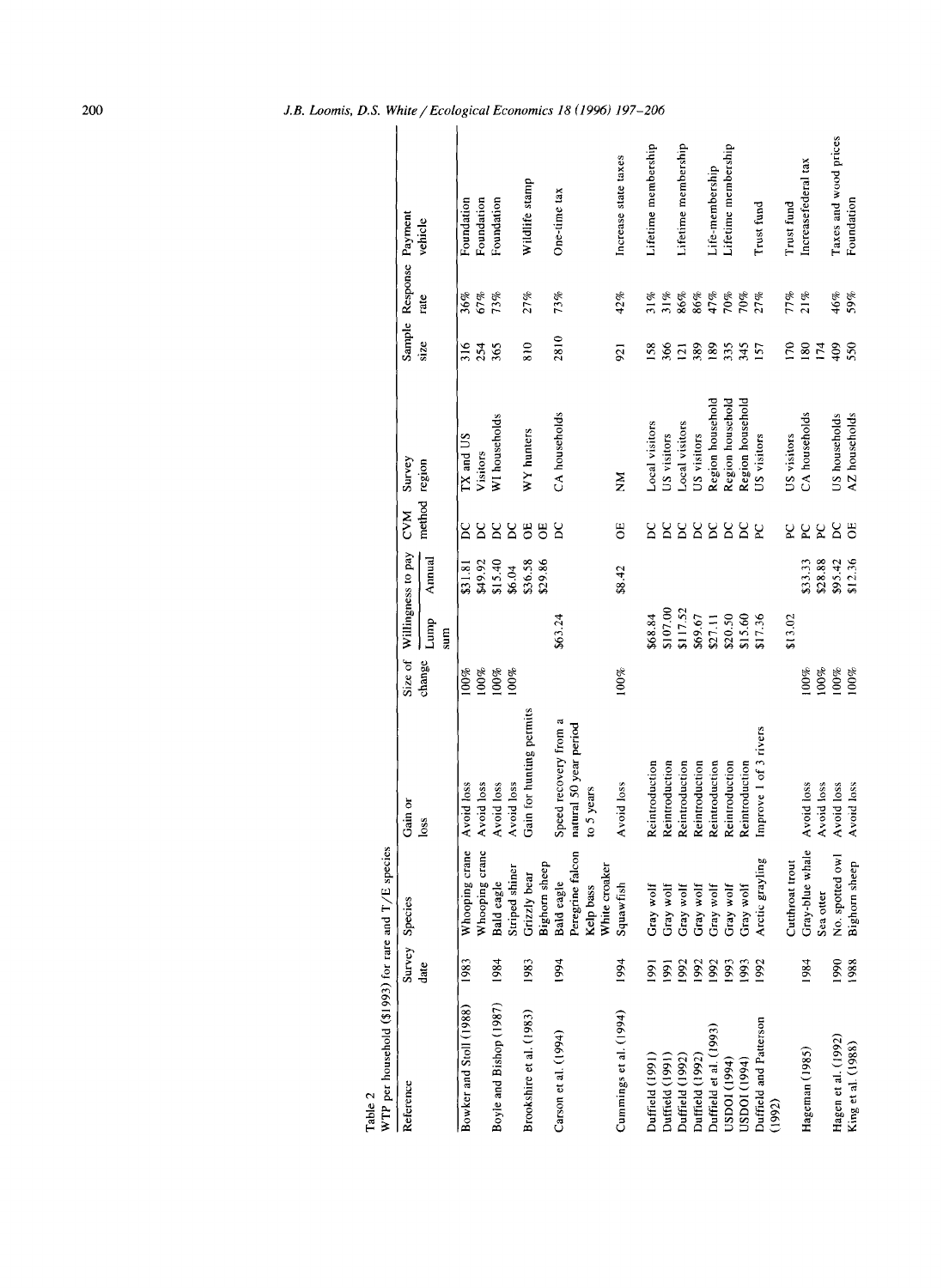| Leomis and Larson (1994) 1991   |      | Gray whale                                           | ີ້<br>ບໍ່ä  | 50%     |          | \$17.15              | 50          | CA households        | 890           | 54%                              | Protection fund   |
|---------------------------------|------|------------------------------------------------------|-------------|---------|----------|----------------------|-------------|----------------------|---------------|----------------------------------|-------------------|
|                                 |      |                                                      | Gain        | $100\%$ |          | \$19.23              | 8           | CA households        | 890           | 54%                              |                   |
|                                 |      | Gray whale<br>Gray whale<br>Gray whale<br>Salmon and | Gain        | $200\%$ |          | \$26.50              | 9E          | CA visitors          | $\frac{1}{2}$ | 72%                              | Protection fund   |
|                                 |      |                                                      |             | $100\%$ |          |                      | FO          | CA visitors          | 1003          |                                  |                   |
| Olsen et al. $(1991)$           | 1989 |                                                      | Gain        | $100\%$ |          | $$31.51$<br>$$31.29$ | 9E          | Pac. NW household    | 695           | <b>※ ※ %</b><br>2 2 2 7<br>2 2 7 | Electric bill     |
|                                 |      | Steelhead                                            | Gain        | $100\%$ |          | \$88.40              | θË          | Pac. NW anglers      | 482           |                                  |                   |
| Reaves et al. (1994)            | 1992 | Red-cockaded                                         | $%$ chance  | 30%     |          | \$10.64              | öË          | SC and US households | 225           | 53%                              | Recovery          |
|                                 |      | woodpecker                                           | of survival | $b66$   |          | \$14.82              | ပ္က         |                      | 223           | 52%                              | fund              |
|                                 |      |                                                      |             | 666     |          | \$9.52               | g           |                      | 234           | 53%                              |                   |
| Rubin et al. (1991)             | 1987 | $\overline{\mathbf{v}}$<br>Spotted                   | % chance    | 30%     |          | \$28.09              | ЭĞ          | WA households        | 249           | 23%                              | Unspecified       |
|                                 |      |                                                      | of survival |         |          |                      |             |                      |               |                                  |                   |
|                                 |      |                                                      |             | 75%     |          | \$22.09              | 5C          |                      |               |                                  |                   |
|                                 |      |                                                      |             | 100%    |          | \$44.25              | <b>B</b>    |                      |               |                                  |                   |
| Samples and Hollyer (1989) 1988 |      | Monk seal                                            | Avoid loss  | 100%    | \$119.70 |                      | δC          | HI households        | 165           | 40%                              | Preservation fund |
|                                 |      |                                                      |             |         |          |                      |             |                      |               |                                  | Money and Time    |
|                                 |      | Humpback whale Avoid loss                            |             | 100%    | \$172.92 |                      |             |                      |               |                                  |                   |
| Stevens et al. (1991)           | 1989 | salmon<br>Atlantic                                   | Avoid loss  | $100\%$ |          | \$7.29               | ΣC          | MA households        | 169           | 30%                              | Trust fund        |
|                                 |      | Atlantic salmon                                      | Avoid loss  | $100\%$ |          | \$8.10               | <b>SP</b>   |                      |               |                                  |                   |
|                                 |      |                                                      | Avoid loss  | $100\%$ |          | \$32.94              | <b>DCOE</b> | New England          | 339           | 37%                              | Trust fund        |
|                                 |      |                                                      | Avoid loss  | 100%    |          | \$23.20              |             | households           |               |                                  |                   |
| Swanson (1993)                  | 1993 | Bald eagle<br>Bald eagle<br>Bald eagle               | Increase in | 300%    | \$254.63 |                      | g           | WA visitors          | 747           | 57%                              | Membership fund   |
|                                 |      |                                                      | populations |         |          |                      |             |                      |               |                                  |                   |
|                                 |      |                                                      |             | 100%    | \$178.36 |                      | ă           | <b>WA</b> visitors   |               |                                  |                   |
| Walsh et al. (1985)             | 1985 | 26 species in CO Avoid loss                          |             | $-100%$ |          | \$58.00              | FO          | CO households        | 198           | 99%                              | Taxes             |
| Whitehead (1991, 1992)          | 1661 | Sea turtle                                           | Avoid loss  | 100%    | \$12.99  |                      | δČ          | NC households        | 207           | 35%                              | Preservation fund |
|                                 |      |                                                      |             |         |          |                      |             |                      |               |                                  |                   |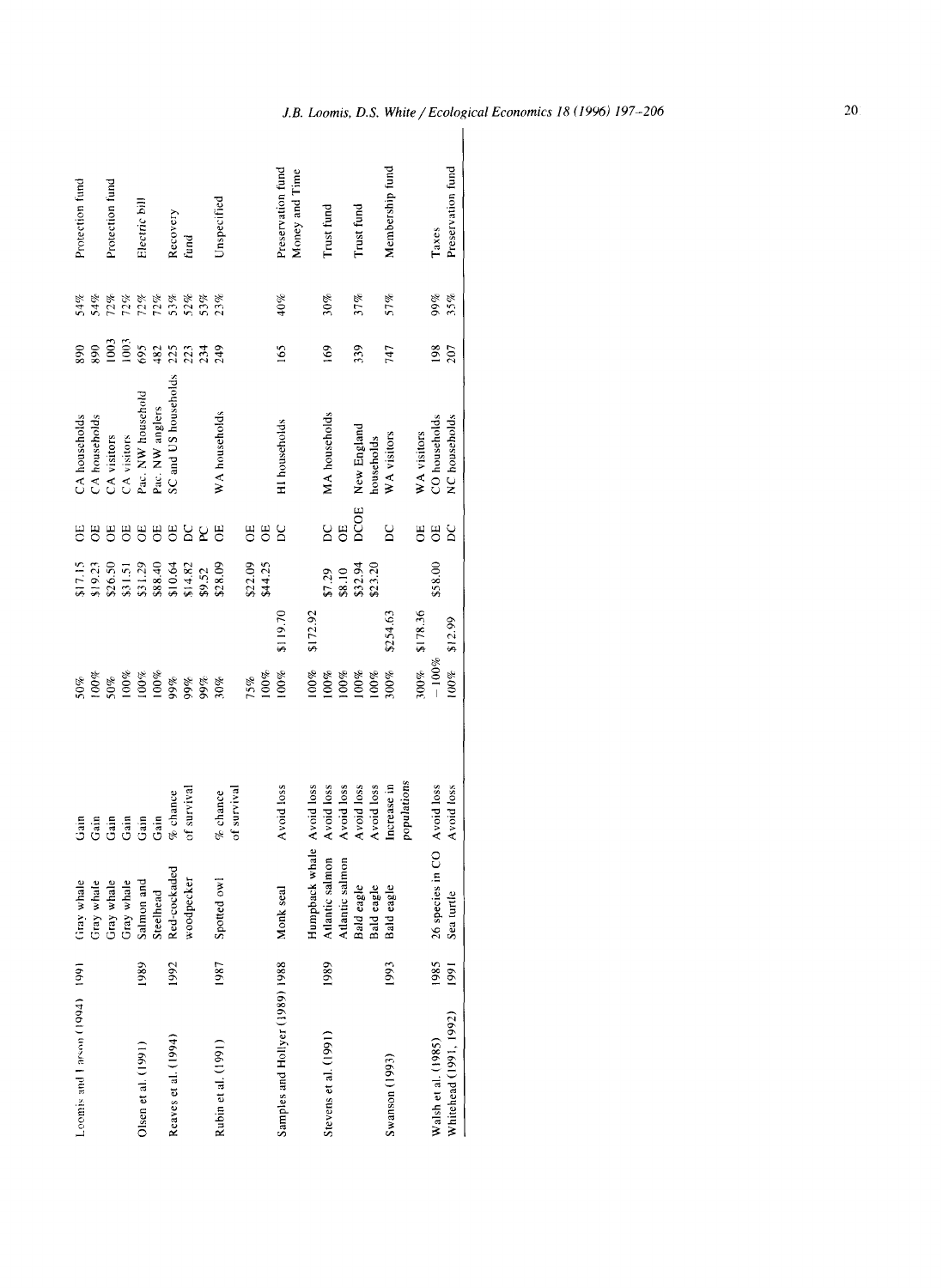(when there are multiple studies). Dollar values were converted to a 1993 base year using the Consumer Price Index. Table 2 provides the details of each study we found in the literature. Not all of these studies could be used in the meta-analysis as it was difficult to obtain observations for all of the variables (e.g., it was impossible to calculate the percentage change in populations being offered in the Brookshire et al. grizzly bear and bighorn sheep study). This may not be surprising as this early study was performed to test several hypotheses rather than to solely provide an economic value for a given change in T&E species populations. Table 2 also includes CVM studies that elicited one value for a group of T&E species, which could not be used in a single-species meta-analysis (i.e., the Carson et al. and Walsh et al. studies were dropped due to this factor). Since several of the categories in Table 2 are used as explanatory variables in the meta-analysis, the categories are explained in the next section.

#### *5.2. Meta-analysis*

A regression-based approach to 'explaining' the variation in values from past literature has seen increasing application in non-market valuation (Smith and Kaoru, 1990; Walsh et al., 1992; Boyle et al., 1994). As Smith and Kaoru note, this approach to drawing conclusions from the literature has the advantage of being able to systematically account for the complex set of factors that influence any particular estimate of WTP. Our basic model to explain the WTP for T&E species includes variables that economic theory would suggest as important. In particular, if the size of the species population provides utility to humans, we would expect WTP to be greater in magnitude, the larger the increase in population proposed in the survey. A one-time payment should be larger in magnitude than an equivalent annual payment that continues into the foreseeable future. In addition, we include variables that the empirical literature on CVM has found to influence the estimated WTP (e.g., dichotomous choice versus open-ended question format). Our model is given in the following equation:

 $WTP(\$93) = B_0 + B_1CHANGESIZE$ **B BAYEDEOUENCY** 

$$
+ B_2 P A I F K E Q U E N C I
$$

 $+ B_3$ CVFORM  $+ B_4$ VISITOR

 $\pm$  B<sub>5</sub>FISH + B<sub>6</sub>MARINE  $+ B_7 B$ IRD -  $B_8$ RESPONSERATE  $\pm$  B<sub>9</sub> STUDYYEAR),

where WTP(\$93) is per household WTP; CHANGE-SIZE is the percentage change in population proposed in the survey; PAYFREQUENCY is coded 1 for a one-time payment or a purchase of a lifetime membership, 0 for an annual payment amount; CV-FORM is coded 1 for dichotomous choice and 0 for open-ended and payment card; VISITOR is coded 1 if the sample frame were visitors and 0 if households; FISH is 1 if the species being valued is a fish; MARINE is l if species is a marine mammal; BIRD is 1 if species is a bird; RESPONSE RATE is survey response rate; STUDY YEAR is year the study is performed.

The signs in front of the variables indicate their hypothesized effect on WTP. The literature suggests that open-ended WTP questions give lower estimates of WTP (Walsh et al., 1992) and dichotomous choice often yields higher estimates of WTP (Walsh et al., 1992; Boyle et al., 1994). One would expect individuals who are viewing the species of interest to pay more for preservation than non-visiting households (Loomis and Larson, 1994). The sign on FISH is hypothesized to be ambiguous. The popular press would suggest less WTP for fish than more aesthetically appealing species. However, about half the fish species included in our analysis are salmon and steelhead which have a significant cultural value in the Pacific Northwest and the Northeastern US Marine mammals (e.g., 'save the whales') and birds are expected to have a positive influence on WTP. Response rate may be expected to have a negative sign on WTP for two reasons. First, the higher the response rate, the more likely that disinterested households have answered the questionnaires and thus the lower WTP is likely to be. Second, Boyle et al. (1994, p. 1059) suggest response rate may be an indicator of overall quality of the survey effort (i.e., higher quality questionnaires, more follow-up mailings, etc.) and they believe this would tend to lower WTP. Study year is included to control for other refinements in CVM methodology that have occurred over time (Smith and Kaoru, 1990, p. 427) and capture any trend in WTP values due to increasing negative publicity associated with ESA. Other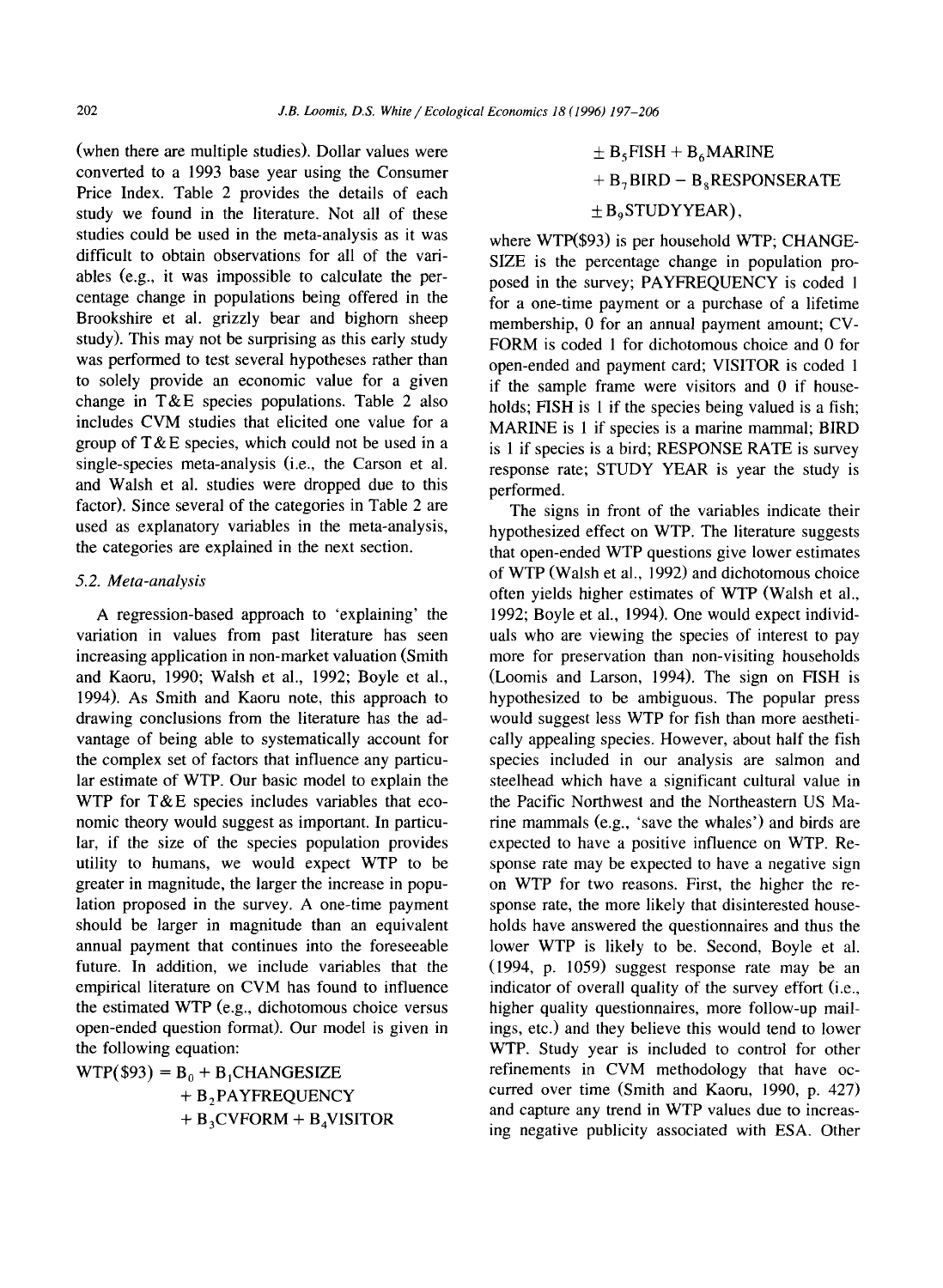variables such as survey mode (e.g., mail, telephone, in-person) were not considered since nearly all of the studies of individual species used mail questionnaires. To test the sensitivity of the analysis to functional form, we also estimated a double log model as well as a semi-log model. In the double log model, the natural log of WTP and the natural log of the continuous variables (i.e., non-dummy variables) were used. Thus, CHANGESIZE and RESPONSE RATE were logged in the full model.

Table 3 presents the results for the full meta-anal- )sis regression as well as the reduced model of variables significant at the 0.1 level or higher. Overall, the regression equation does a fairly good job explaining the variation in WTP amounts presented in Table 1, as 58 to 68% of the variation in WTP is explained by the included variables. The pattern of signs and significance is fairly robust to alternative functional forms. A semi-log of the dependent variable also gives a similar pattern, but is not reported to conserve space (results available from the authors).

Several interesting observations are readily apparent from reviewing what is and is not significant in Table 3. As would be hoped for, the size of the change in T&E species populations proposed in the particular CVM survey is statistically significant at the 1% level in both the full and reduced models, using both the linear and double log functional form. This suggests that WTP results are not merely symbolic votes for preservation, but sensitive to the magnitude of the change proposed. The point estimates of the CHANGESIZE coefficients in the both the double log models suggests that each additional percent increase in a species population offered in the survey results in WTP rising by less than  $1\%$ (ranging from  $0.769$  in the full model to  $0.803$  in the reduced model). Thus, not only does WTP increase with increases in population, but it does so at a decreasing rate as would be suggested by economic theory.

Payment frequency matters as well, with one time payments about \$42-45 higher than annual pay-

Table 3

| Meta-analysis regressions for WTP for threatened and endangered species preservation |  |  |  |
|--------------------------------------------------------------------------------------|--|--|--|
|--------------------------------------------------------------------------------------|--|--|--|

|                      | Full models |            | Reduced model |            |  |
|----------------------|-------------|------------|---------------|------------|--|
|                      | Linear      | Double log | Linear        | Double log |  |
| Variable             |             |            |               |            |  |
| <b>CONSTANT</b>      | 100.04      | 4.32       | $-49.43$      | $-1.13$    |  |
| $(t-statistic)$      | (0.57)      | (1.06)     | $(-3.91)$     | $(-0.911)$ |  |
| <b>CHANGESIZE</b>    | 0.59        | 0.769      | 0.61          | 0.803      |  |
|                      | (5.06)      | (2.57)     | (5.23)        | (2.88)     |  |
| <b>PAYFREQUENCY</b>  | 45.51       | 0.82       | 42.01         | 0.771      |  |
|                      | (2.89)      | (2.53)     | (3.14)        | (2.87)     |  |
| <b>CVFORM</b>        | 14.33       | 0.05       |               |            |  |
|                      | (1.12)      | (0.18)     |               |            |  |
| <b>VISITOR</b>       | 24.03       | 0.82       | 23.55         | 0.773      |  |
|                      | (1.71)      | (2.73)     | (1.84)        | (2.87)     |  |
| <b>FISH</b>          | 24.26       | 0.028      |               |            |  |
|                      | (1.31)      | (0.07)     |               |            |  |
| <b>MARINE</b>        | 49.87       | 0.75       | 35.76         | 0.85       |  |
|                      | (2.58)      | (1.83)     | (2.59)        | (2.96)     |  |
| BIRD                 | 33.41       | 0.57       | 21.72         | 0.648      |  |
|                      | (1.85)      | (1.52)     | (1.66)        | (2.48)     |  |
| <b>RESPONSE RATE</b> | 0.002       | $-0.12$    |               |            |  |
|                      | (0.008)     | $(-0.38)$  |               |            |  |
| <b>STUDY YEAR</b>    | $-1.89$     | $-0.05$    |               |            |  |
|                      | $(-0.98)$   | $(-1.29)$  |               |            |  |
| Adj $R^2$ =          | 0.682       | 0.623      | 0.677         | 0.589      |  |
| $N =$                | 38          | 38         | 38            | 38         |  |
| $F =$                | 9.82        | 5.14       | 16.57         | 9.19       |  |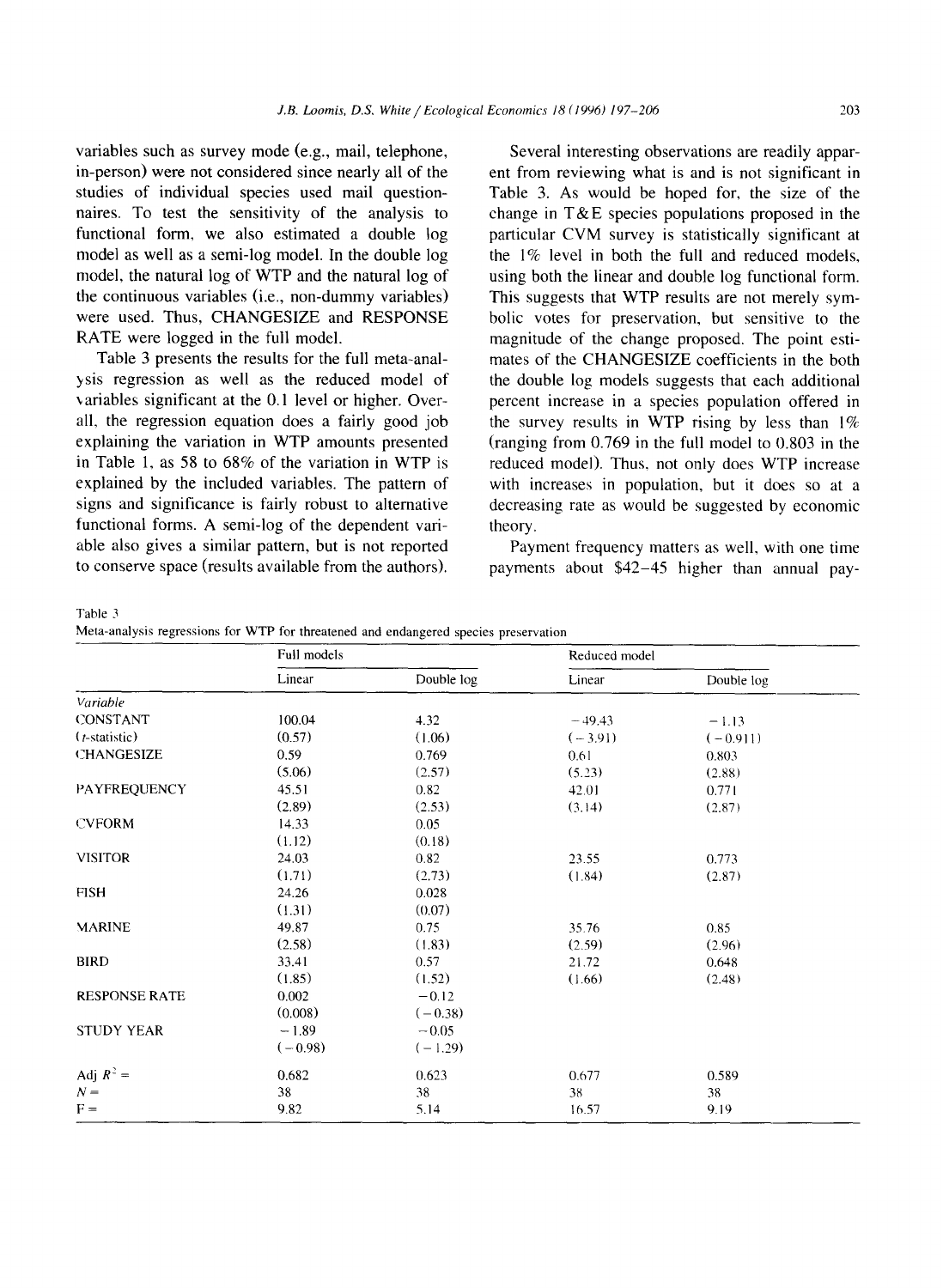ments. Again, this suggests that respondents to CVM surveys about  $T\&E$  species appear to be paying attention to the details. This is particularly encouraging since the vast majority of the results are from mail surveys, the survey mode that is believed to be the least preferred (Arrow et al., 1993).

As expected, visitors also have a higher WTP than households. As discussed earlier, this is quite sensible since visitors are likely to have a large recreation component to their total value and are likely to be more knowledgeable about the species. Finally, the WTP for marine mammals and birds are statistically greater than for other species such as fish, land mammals and reptiles.

Table 3 also reveals what did not have a statistically significant effect on WTP. For example, whether the WTP question was asked as dichotomous choice, payment card or open-ended appears not to matter in either the linear or double log meta-equation. Neither equation demonstrated a significant relationship of survey response rate or the year of the study on WTP. These are encouraging findings in terms of reliance on existing CVM values to infer the values of unstudied endangered species. Thus, when inferring a value of an unstudied endangered species from the existing literature, the analyst may not need to be overly concerned about what question format was used or what the response rate was in the original study.

#### **6. Policy implications**

This study suggests that CVM can provide estimates of Total Economic Value for rare and T&E species that are sensitive to the size of the change in population and frequency of the payment, and insensitive to WTP question format. It appears that these economic values can be developed from mail surveys that need not cost a million dollars. As more studies are performed and our meta-equation updated, the possibility exists that the equation itself could be used to infer a value for particular species. This could be performed by setting the dummy variable for the type of species (e.g., bird, marine mammal), inserting the proposed change in population and determining whether the primary beneficiaries are only households (VISITOR  $= 0$ ). While such a benefit transfer carries with it the potential for

greater error than performing an original study (Loomis et al., 1995), it may often provide a rough first estimate to determine whether the benefits are likely to be much larger or much smaller than the costs. In those cases where the annual value per household predicted from the meta-equation was close to the cost per household, an original CVM study may be undertaken to increase the confidence a decision maker would have in the benefit-cost comparison.

While CVM appears suitable to meet the challenge for calculating economic benefits of T&E species, the benefits quantified to date reflect a human-centered view, based on our current understanding of the role the species has in a particular ecosystem. This knowledge is frequently incomplete. In the face of our poor understanding of the ecological role of different species and given the fact that extinction is irreversible, a more cautious strategy would involve adoption of the Safe Minimum Standard (SMS) approach first proposed by Wantrup (1968) and promoted by Bishop (1978) and others (Castle and Barrens, 1993).

While entire papers have been devoted to SMS, the basic approach is nicely summarized by Randall (1987, pp. 413-414). Essentially, the opportunity costs of ensuring survival of the species are calculated and a species is preserved unless the cost is 'very high' or 'too high'. Of course, different individuals will judge what is 'too high' differently, but this is where the values estimated from the metaequation can he judiciously employed. If the opportunity costs per household exceed by a substantial margin the benefits per household, then this might be one indicator that the costs are too high. It is worth noting that even in supposedly 'high cost' cases such as the Northern Spotted Owl, the costs per household have been relatively low. Hagen et al. (1992, p. 16) found the cost per US household to be \$3.39, while Stone and Reid (1995) found the costs in British Columbia (BC) to be \$5-6 per BC household for most habitat protection alternatives. Clearly these costs are well below the benefits per household presented in Table 2.

Thus, the dispute over the ESA is often not over whether benefits to the nation exceed the opportunity costs. The chorus of complaints arises from those who bear the costs, especially when the costs fall on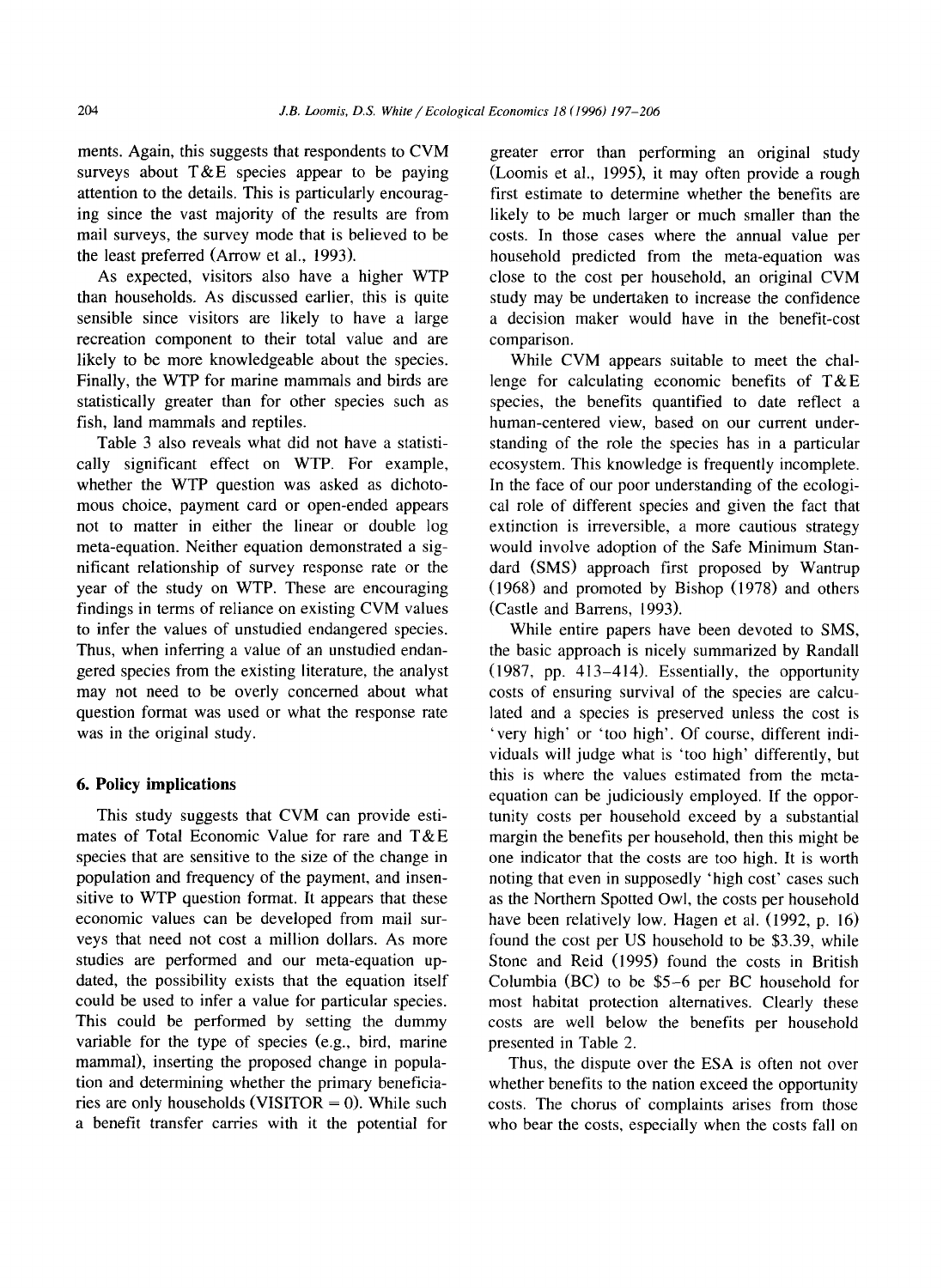private landowners. Therefore, distributional issues are often the real concern underlying ESA. While a carefully executed benefit-cost analysis can be performed at a disaggregated level to show who receives the benefits and who bears the costs (Loomis, 1993, p. 122), it does not answer the normative issue of whether the resulting distribution of these benefits and costs is equitable or fair. While benefit-cost analysis can contribute to an informed public debate over just how much critical habitat to protect, we believe it should not be looked upon by either side in the debate as the sole decision rule on listing species or allowing extinctions.

Of final note, conspicuously absent from Tables 1 and 2 are the benefits of preserving plants, even though over half the listed species in the USA are plants (US Fish and Wildlife Service, 1995). Plants are well known to be an important source of active ingredients for medicines and genetic engineering (Loomis, 1995). In principle, CVM can be applied to valuation of plant protection programs, so this should be an important avenue for further research, particularly in combination with attempts to apply CVM to ecosystem valuation. Valuation of plant preservation may also be a candidate for valuation of a coordinated program of T&E species protection. Rather than the current approach of valuing individual species, which misses both ecological complementarity among species (e.g., northern spotted owl, marbelled murlett and several races of salmon all depend on old-growth forest ecosystems) and substitution effects (both in the utility function and in the budget constraint), a habitat-based evaluation is likely to be more useful. More emphasis on a multi-species ecosystem or habitat approach to decision making would be a welcome enhancement in a re-authorized ESA for biologists and economists alike.

#### **Acknowledgements**

We would like to thank John Duffield and Chris Nehr for their assistance in providing copies of their several gray wolf studies. Funding for this research was provided by the USDA Forest Service, Pacific Southwest Forest and Range Experiment Station under cooperative agreement PSW-94-0013CA, and the Agricultural Experiment Station under Regional Research Project W-133. Two anonymous referees provided valuable suggestions for testing the stability of our analysis. The opinions expressed are those of the authors only.

#### **References**

- Arrow, K., Solow, R., Portney, P., Leaner, E., Radner, R. and Schuman, H., 1993. Report of the NOAA Panel on Contingent Valuation. Fed. Reg., 58: 4602-4614.
- Bishop, R., 1978. Endangered species and uncertainty: the economics of a safe minimum standard. Am. J. Agric. Econ., 60: 10-18.
- Bowker, J.M. and Stoll, J.R., 1988. Use of dichotomous choice nonmarket methods to value the whooping crane resource. Am. J. Agric. Econ., 70: 372-38t.
- Boyle, K. and Bishop, R., 1987. Valuing wildlife in benefit-cost analysis: a case study involving endangered species. Water Resources Res., 23: 943-950.
- Boyle, K., Poe, G. and Bergstrom, J., 1994. What do we know about groundwater values? Preliminary implications from a meta analysis of contingent valuation studies. Am. J. Agric. Econ., 76: 1055-1061.
- Brookshire. D., Thayer, M., Schulze W. and d'Arge, R., 1982. Valuing public goods: a comparison of survey and hedonic approaches. Am. Econ. Rev., 72: 165-176.
- Brookshire, D., Eubanks, L. and Randall, A., 1983. Estimating option prices and existence values for wildlife resources. Land Econ.,  $59:1 - 15$ .
- Carson, R., et al. 1994. Prospective Interim Lost Use Value Due to DDT and PCB Contamination in the Southern California Bight. (NOAA) Natural Resource Damage Assessment, La Jolla, CA.
- Castle, E. and Barrens, R., 1993. Endangered species, economic analysis and the safe minimum standard. Northwest Environ. J., 9: 108-130.
- Cummings, R., Ganderton, P. and McGuckin, T., 1994. Substitution effects in CVM values. Am. J. Agric. Econ., 76: 205-214.
- Department of Interior, 1986. National Resource Damage Assessments, Final Rule. Federal Register 5 I, Washington, DC.
- Department of Interior, 1989. State of Ohio vs. U.S. Department of Interior, Case No. 86-1575. US District Court of Appeals (for District of Columbia), July 14, 1989.
- Diamond, P. and Hausman, J., 1994. Contingent valuation: Is some number better than no number? J. Econ. Perspect., 8: 45-64.
- Duffield, J., 1991. Existence and non-consumptive values for wildlife: application of wolf recovery in Yellowstone National Park. W-133/Western Regional Science Association Joint Session, Measuring Non-Market and Non-Use Values, Monterey, CA.
- Duffield, J., 1992. An economic analysis of wolf recovery in Yellowstone: Park visitor attitudes and values. In: J. Varley and W. Brewster (Editors), Wolves for Yellowstone? National Park Service, Yellowstone National Park.
- Duffield, J. and Patterson, D., 1992. Field Testing Existence Values: Comparison of Hypothetical and Cash Transaction